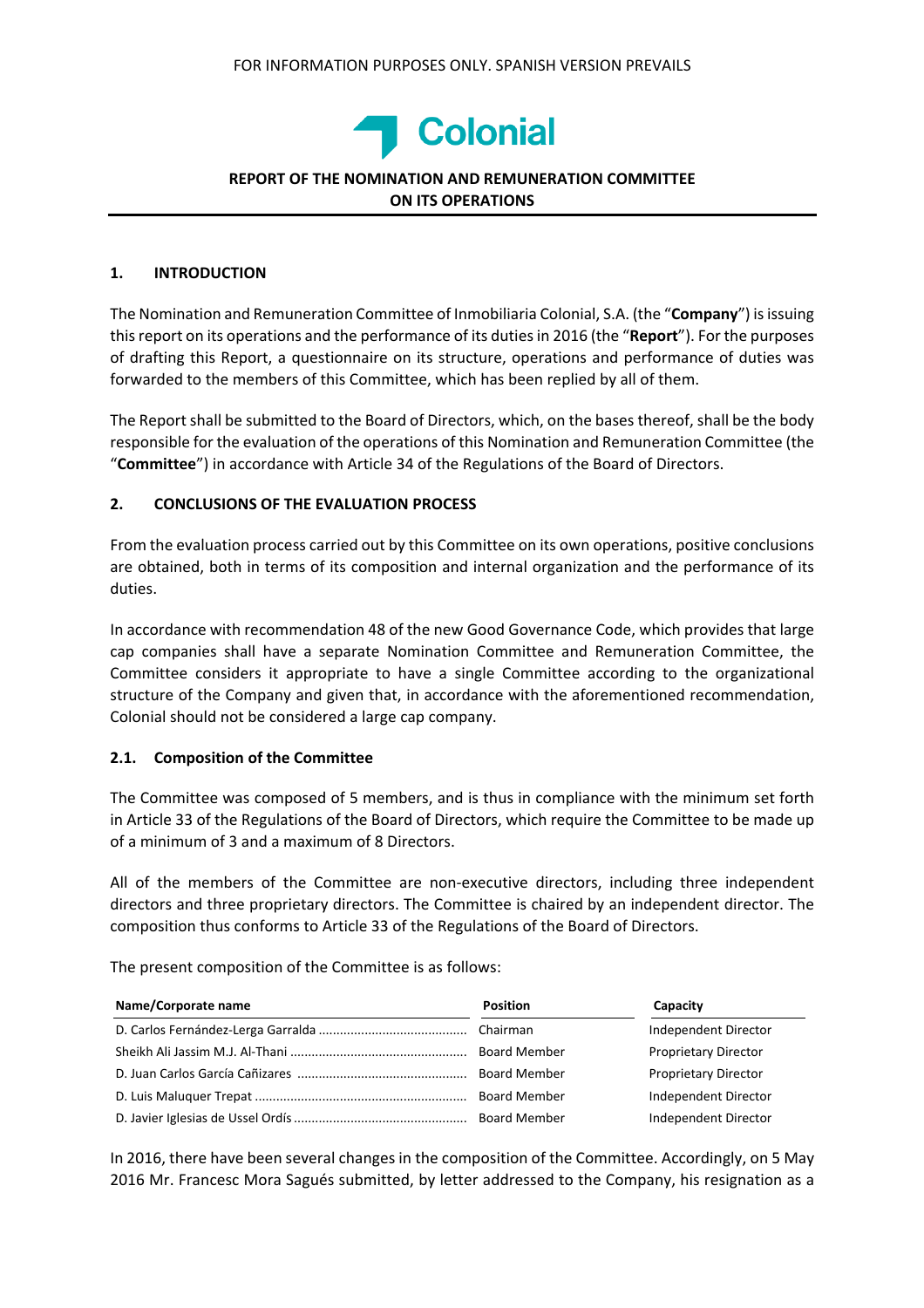

member of the Board of Directors of the Company, which entailed his termination as a member of this Committee. Furthermore, with effect from 16 December 2016, Mr. Juan Villar‐Mir de Fuentes placed at the disposal of the Nomination and Remuneration Committee his position in the same.

As a consequence of these movements and in order to comply with corporate governance recommendations, the Committee proposed the appointment of Mr. Luis Maluquer and of Sheikh Ali Jassim M.J. Al‐Thani as new members of the Committee, being appointed as such by the Board of Directors dated 16 December 2016.

In addition to the members of the Committee, the meetings were attended, as a guest, by the Chief Executive Officer, Pedro Viñolas Serra, who reported to the Committee primarily on the Company's systemsfor compensating employees and senior managers. Furthermore, Mrs. Nuria Oferil, Chief Legal Officer and responsible for the Regulatory Compliance Unit, attended to inform about the corporate governance work carried out by the Unit created for that purpose during the 2016 financial year.

The Committee's members have the knowledge, qualifications and experience required to fulfil their functions thereon.

On the basis of all this, it might be concluded that the Committee is duly organized and integrated by Directors with the necessary skills and qualifications for the fulfillment of its own purposes.

# **2.2. Operations of the Committee**

In 2015, the Committee met on 7 occasions. The dates of the meetings were as follows: 21 January, 17 February, 11 April, 23 May, 27 July, 5 October and 14 December.

Regarding the preparation for and the conducting of the meetings, the Committee Chairman calls meetings sufficiently in advance, and all, or a majority, of the Committee members attend. Prior to each meeting, Committee members are provided information on the issues to be addressed therein, so as to encourage their active participation and the well-reasoned adoption of resolutions.

Lastly, it should be stressed that the secretary kept minutes of all of the meetings, setting forth the proceedings, content, deliberations and resolutions that were adopted. The minutes of the Committee meetings are available both to the Committee members and to the Board members.

Pursuant to the foregoing it is therefore concluded that the Committee complies with the operating rules established in the Bylaws and in the Regulations of the Board of Directors, by organizing itself in a proper and efficient manner for the performance of its duties and the ultimate achievement of its purposes.

## **2.3. Competencies of the Committee**

The Committee efficaciously fulfils the duties that correspond to it under Article 33 of the Regulations of the Board of Directors.

In particular, and in consequence of the favorable report by the Audit and Control Committee on the amendment of articles 32 and 33 of the Regulations of the Board of Directors, the Board of Directors resolved to amend said articles with the aim of transferring the competencies of supervision of corporate governance of the Company to the Nomination and Remuneration Committee, having specially attributed as minimum functions (i) the supervision of compliance with the corporate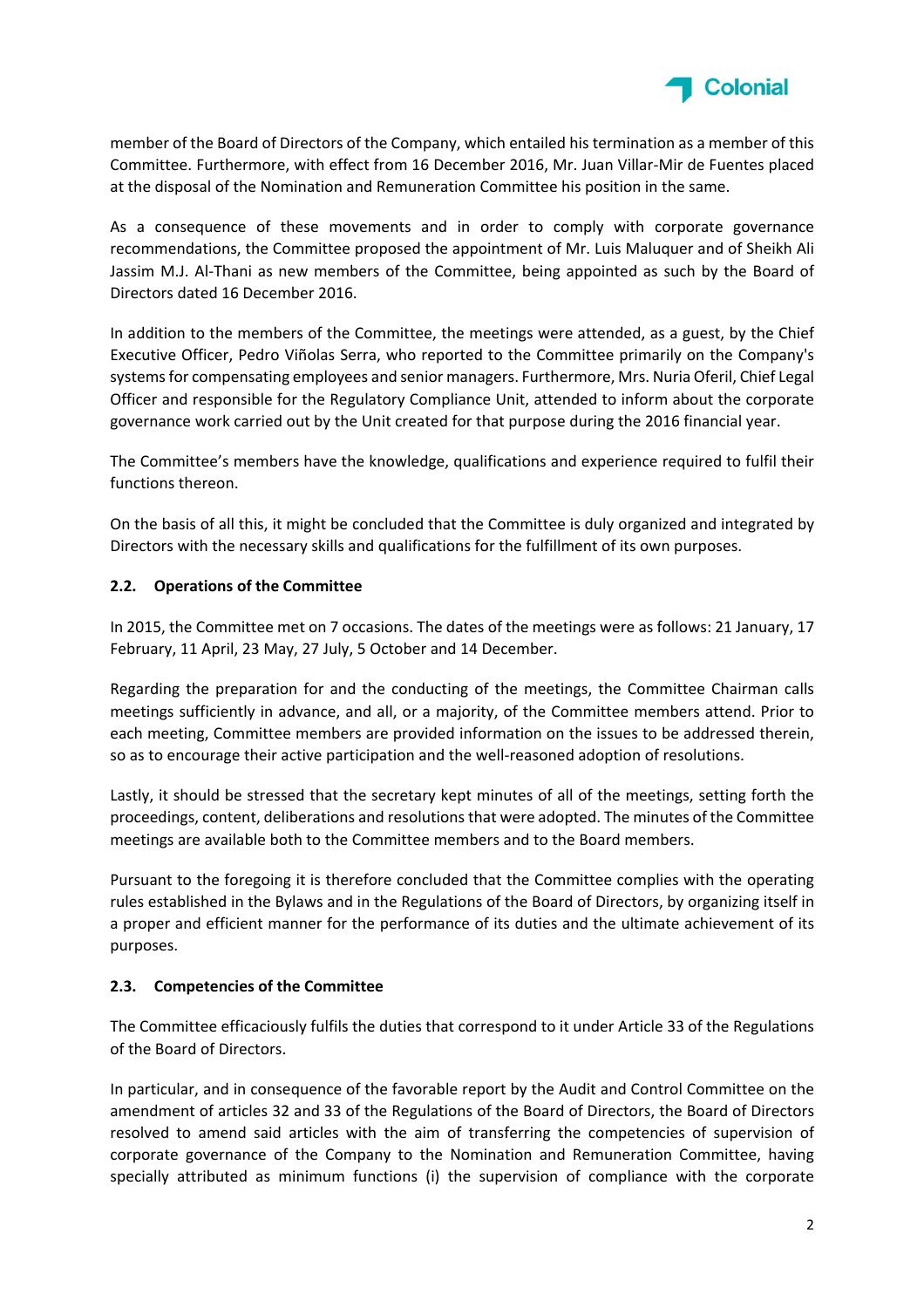

governance rules of the Company; and (ii) the periodic evaluation of the adequacy of the Company's corporate governance system.

To this effect, during the 2016 financial year the Committee approved the creation of the Corporate Governance Unit, a department specialized in corporate governance. Said unit, dependent on the Committee, is directed by Ms. Nuria Oferil, vice‐secretary of the Board of Directors.

Likewise, during 2016 the Committee fulfilled, amongst others, the following duties:

- Ensuring that the Company's remuneration policy is abided by, and in particular proposing to the Board of Directors (i) the individual variable remuneration of the Chairman of the Board and of the Chief Executive Officer; (ii) the extraordinary retribution (and its payment) of the Chairman of the Board and the Chief Executive Officer; (iii) the determination and distribution of the fixed remuneration of each non‐executive Director in his capacity as such and for the remuneration for their assistance to the meetings; as well as (iv) reporting on the proposed remuneration of senior management and employees to the Board of Directors.
- Proposing, in accordance with the fulfillment of the indicators, the number of shares to be received by the beneficiaries of the Share Delivery Plan approved by the General Shareholders' Meeting on 21 January 2014.
- **Proposing to the Board of Directors a new remuneration policy of the Company for the years** 2016 to 2018. Furthermore, informed favorably the amendment of the contracts of the Chairman and the Chief Executive Officer.
- **•** Reporting to the Board on the evaluation of the Committee's own operations, of the operations of the Board of Directors and the fulfillment by the Chairman's and Chief Executive Officer's of their duties.
- **Proposing to the Board of Directors the contents of the annual report on remuneration of Board** members.
- **Proposing the Policy on selection of candidates to directors to the Board of Directors.**
- Analyzing and informing the Board of Directors on the work carried out by the Corporate Governance Unit on the level of compliance with the recommendations contained in the Good Governance Code approved by the *Comisión Nacional del Mercado de Valores*.
- The fostering and implementation of the Directors Portal.
- **Proposing the Board of Directors (i) the corporate general manager's (Ms. Carmina Ganyet)** pension plan; and (ii) the renewal of the Directors' liability insurance.
- Favorably informing the Board of Directors on (i) the evaluation carried out on Mr. Carlos Fernández‐González for his appointment by the General Shareholders Meeting as dominical Director, upon proposal by the shareholder *Hofinac B.V.* in consequence of the agreement reached by said entity and the Company; (ii) the evaluation carried out on Mr. Adnane Moussanif for his appointment by the General Shareholders Meeting as dominical Director, upon proposal by the shareholder *Qatar Investment Authority*; and (iii) the ratification and appointment as dominical Director of the Company, of Sheikh Ali Jasssim J.M. Al‐Thani in representation of *Qatar Investment Authority*, who was appointed Director by cooptation in the meeting of the Board of Directors of December 12<sup>th</sup>, 2015.